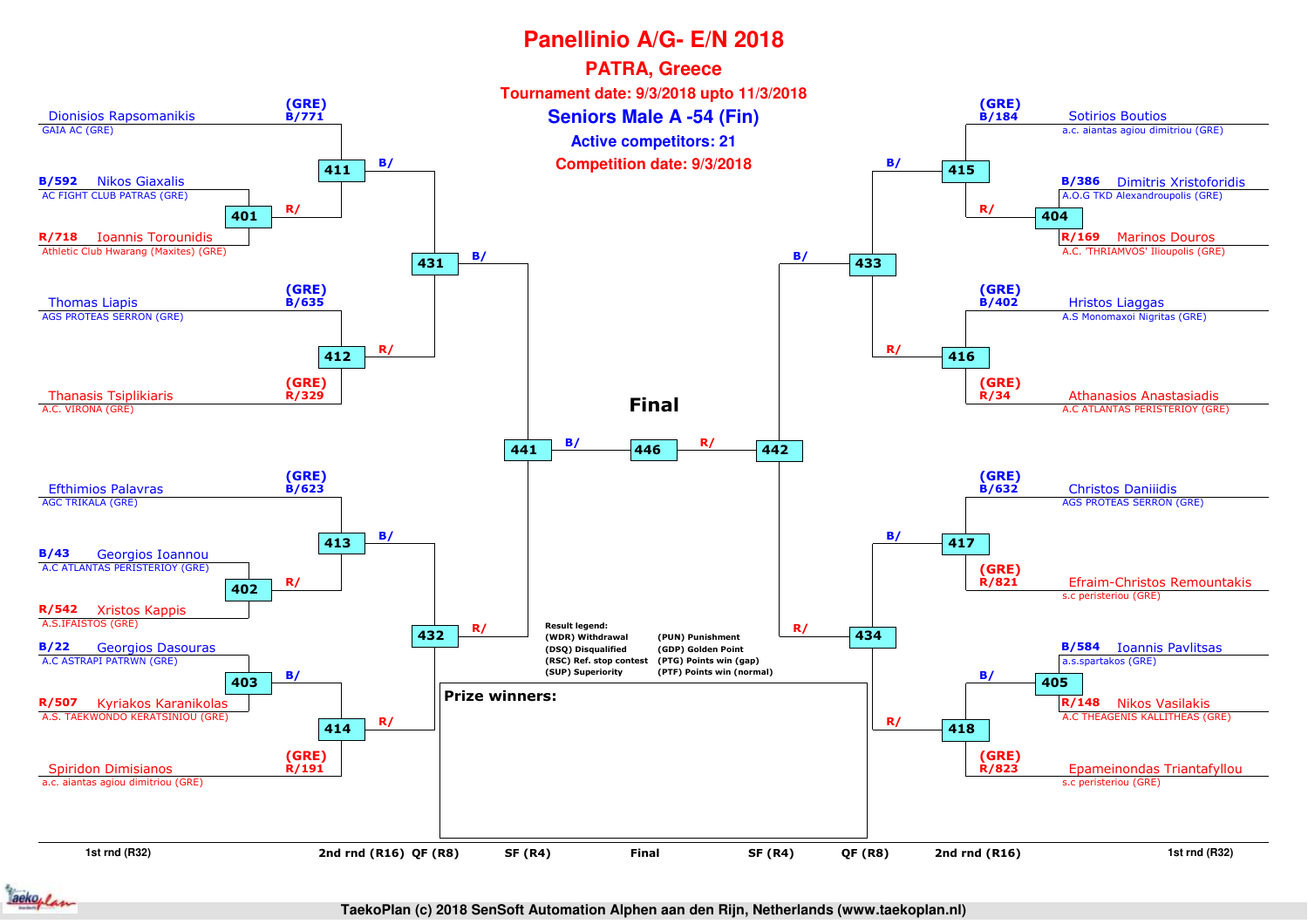

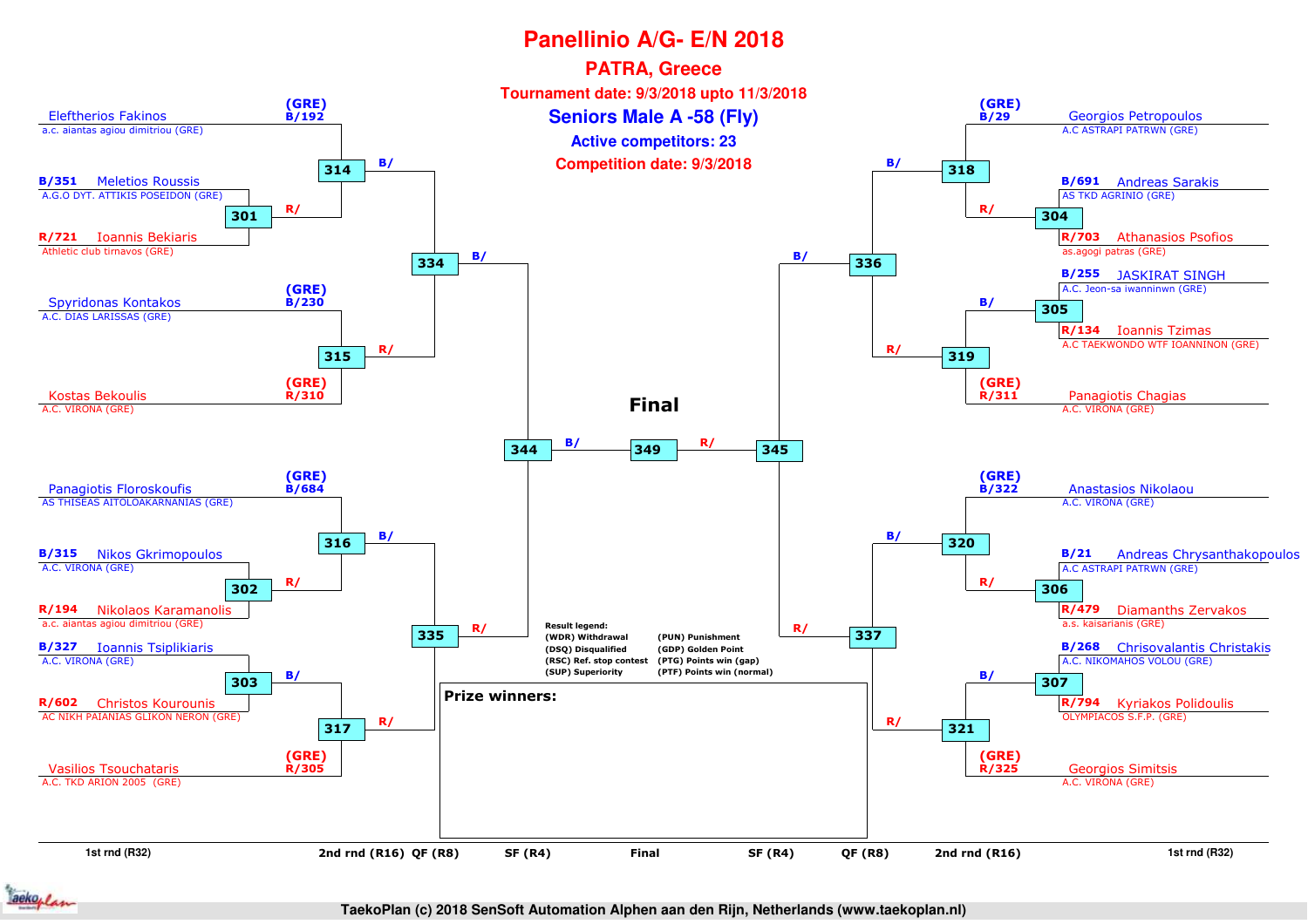

**1st rnd (R64)**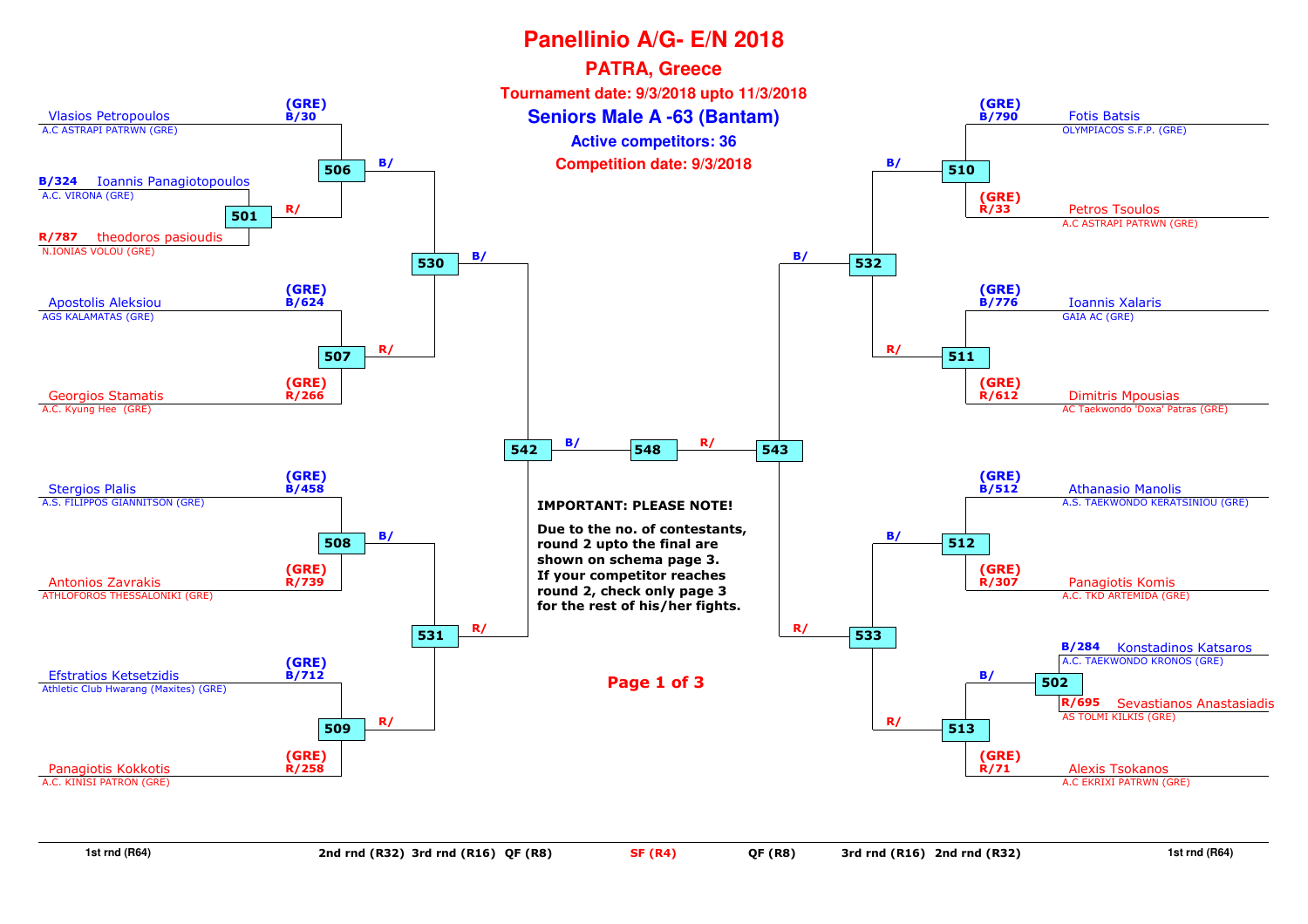

**1st rnd (R64)**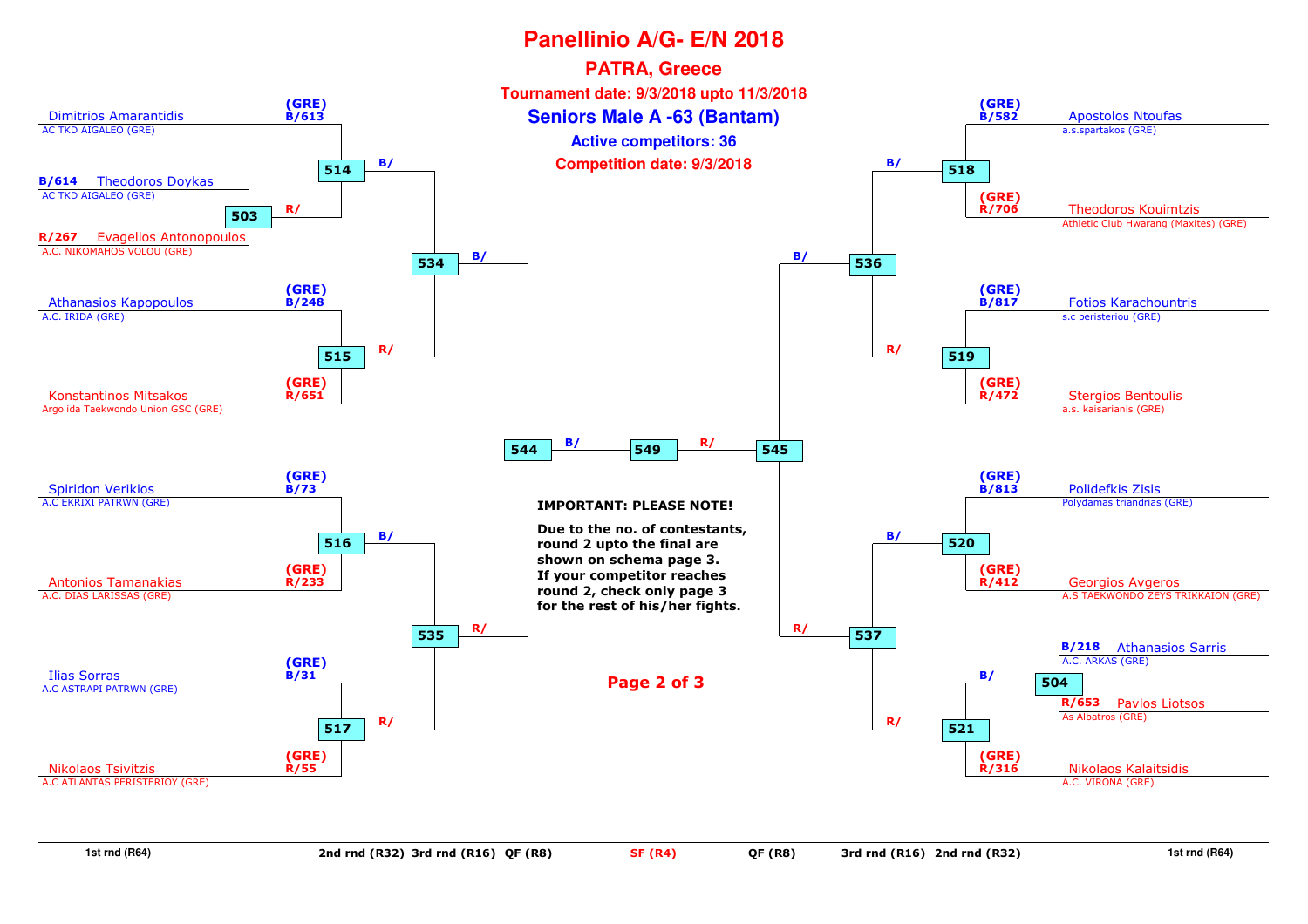

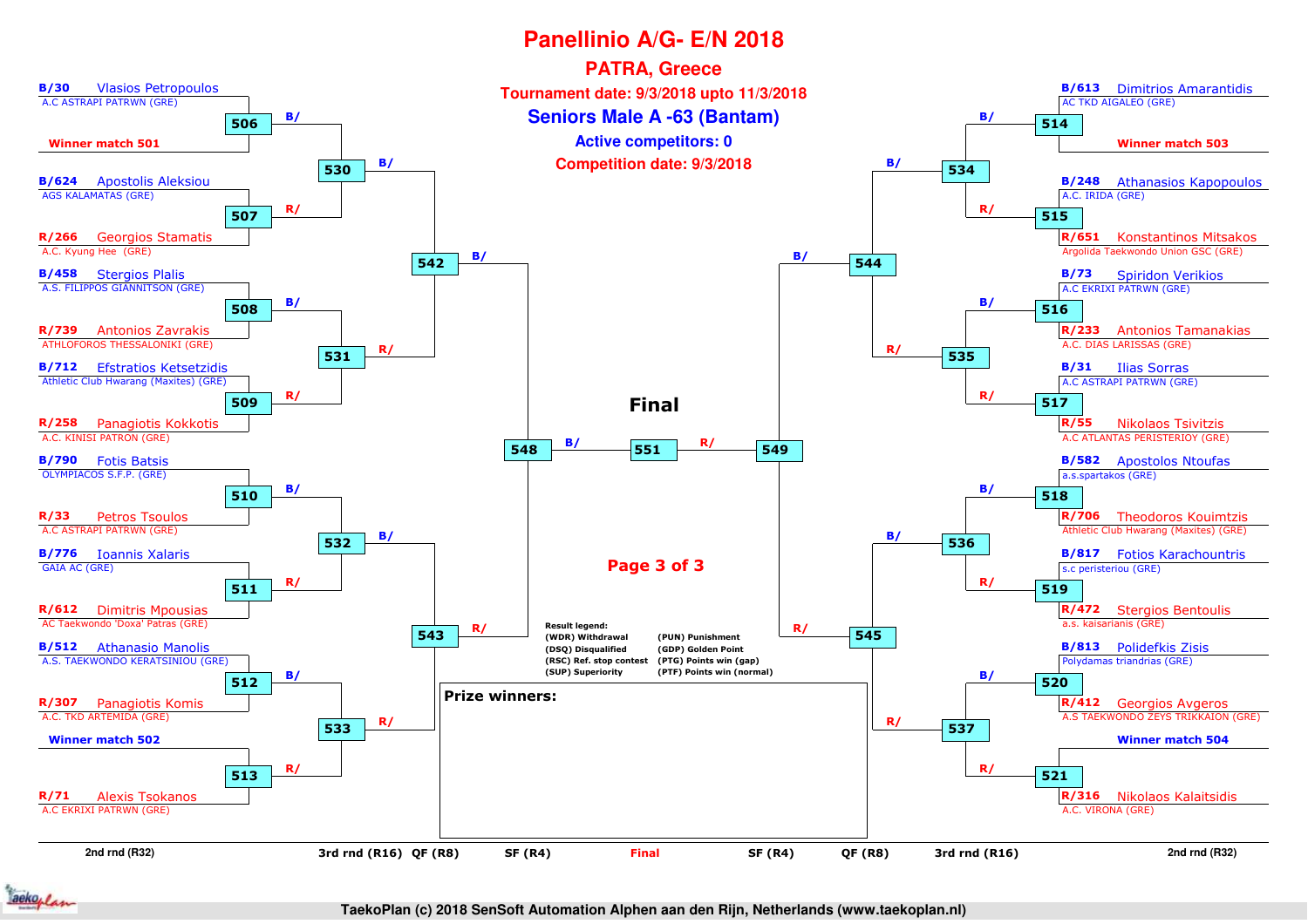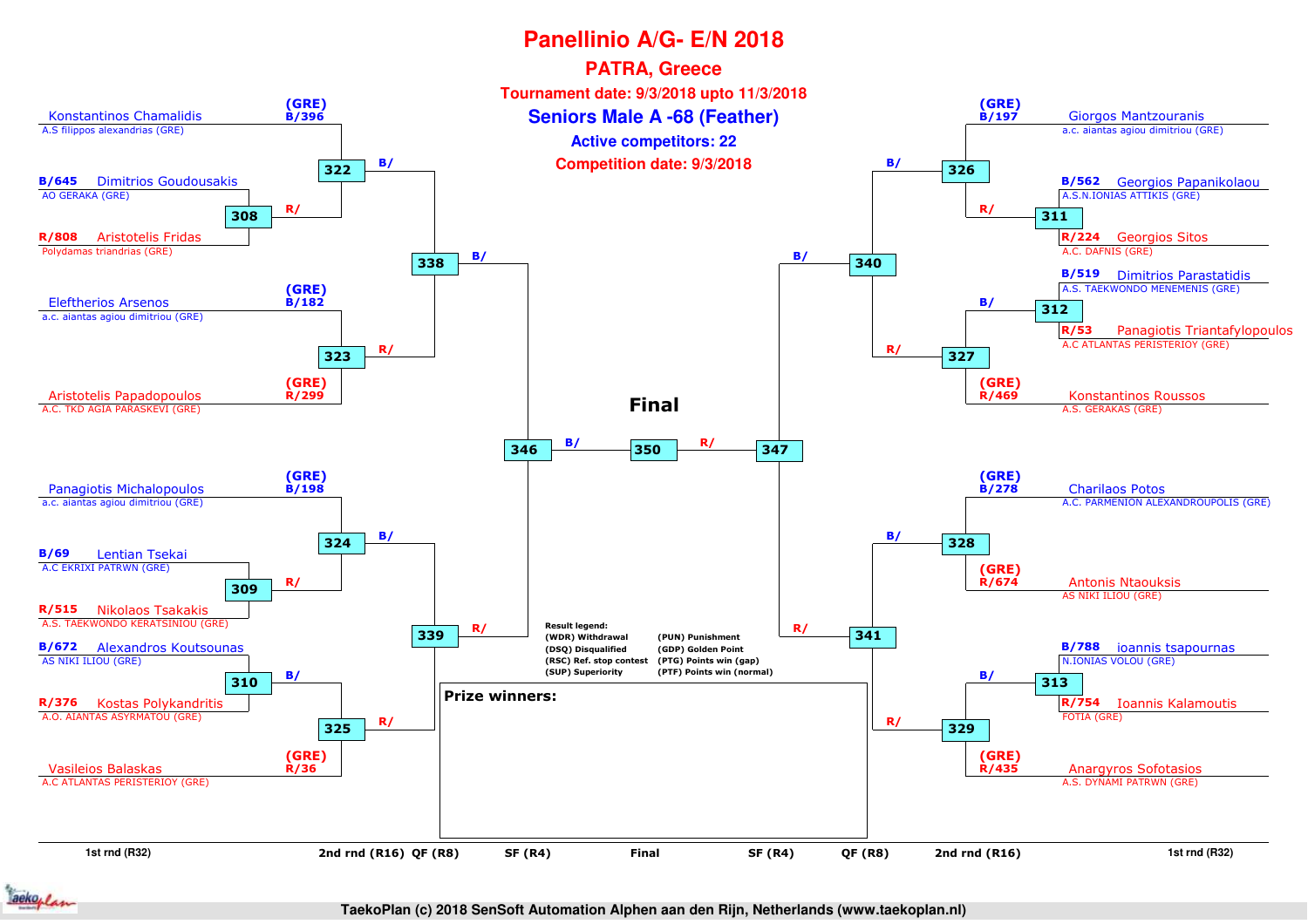

**1st rnd (R64)**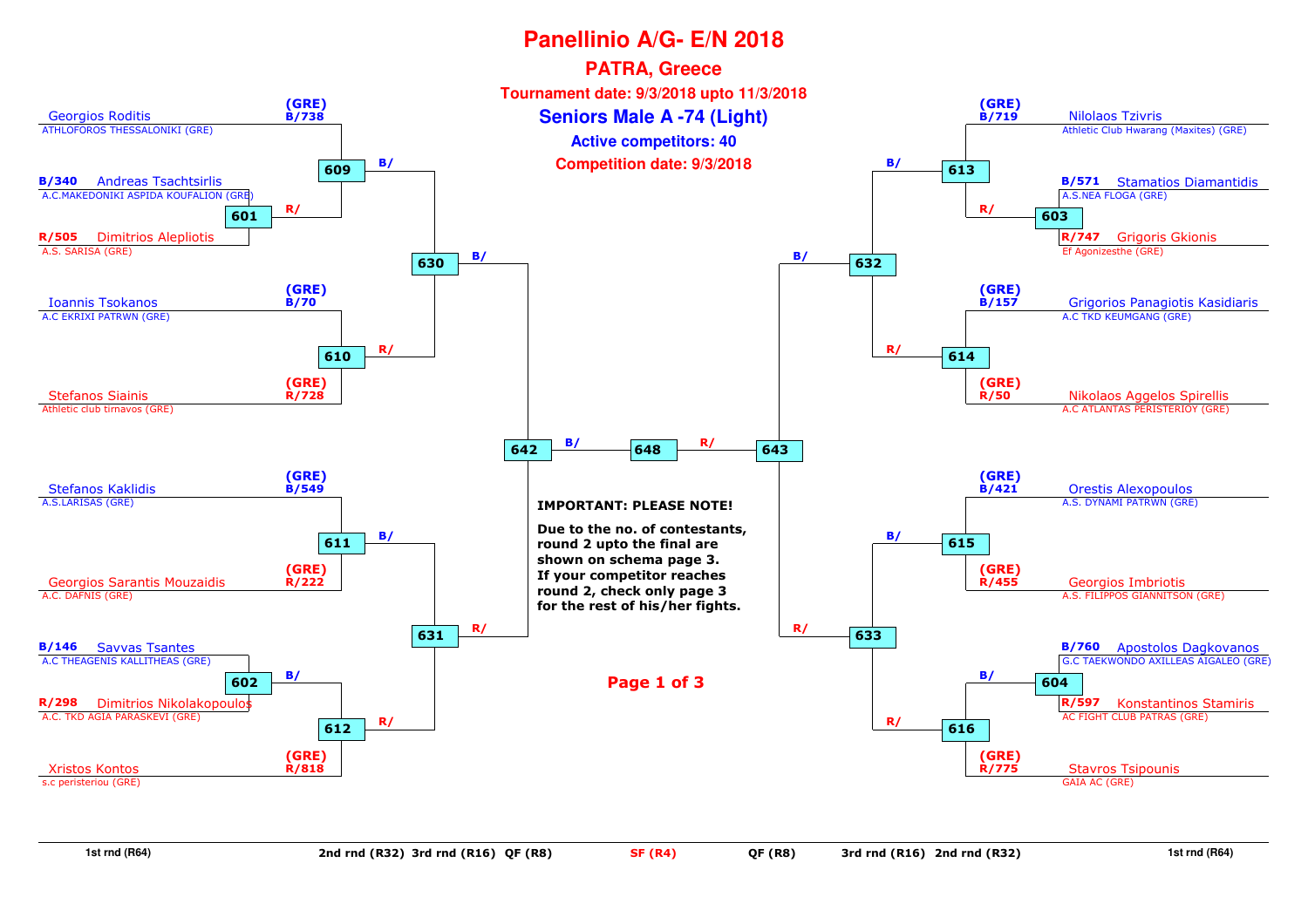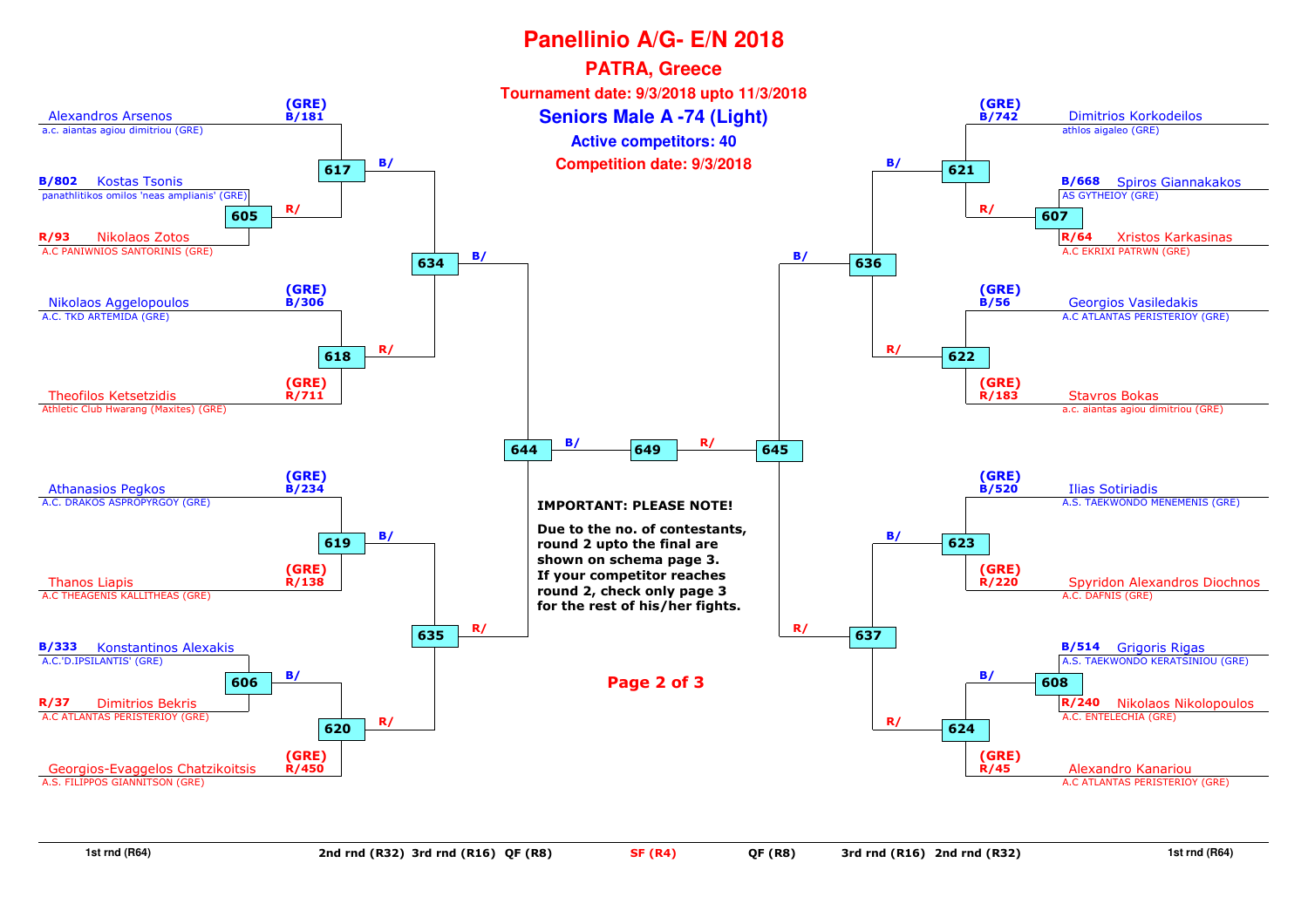

**TaekoPlan (c) 2018 SenSoft Automation Alphen aan den Rijn, Netherlands (www.taekoplan.nl)**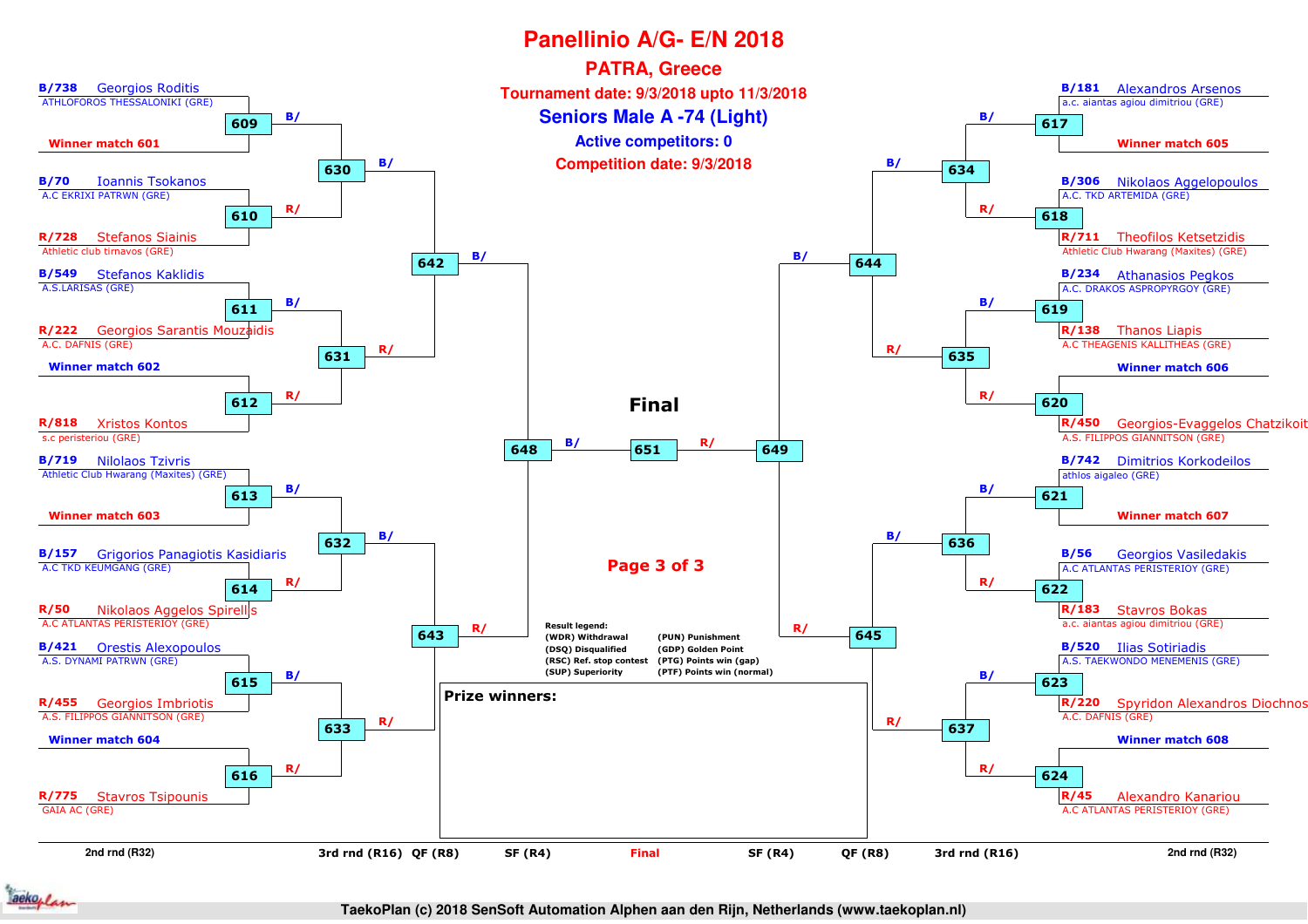

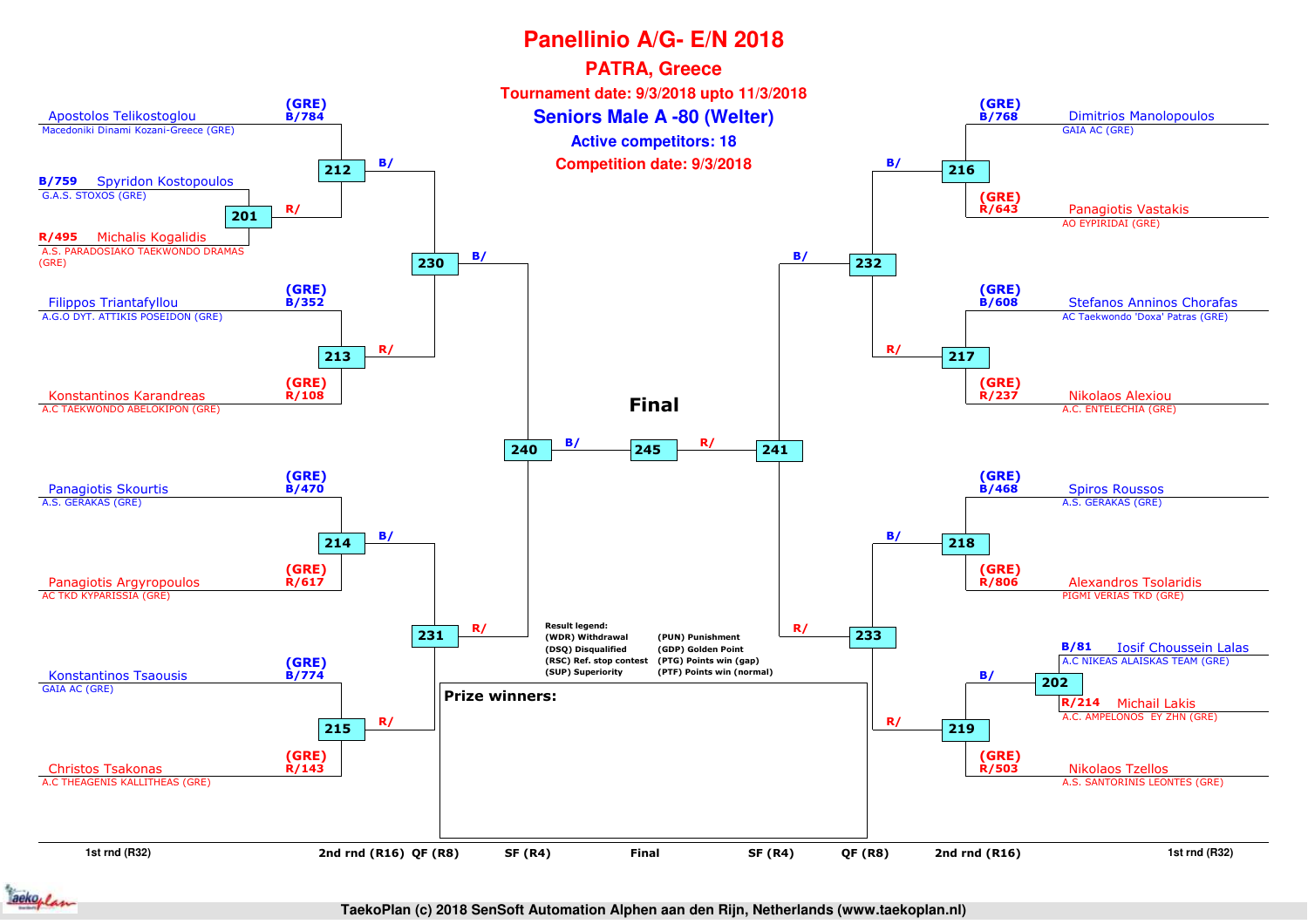**PATRA, Greece**

**Tournament date: 9/3/2018 upto 11/3/2018**

**Seniors Male A -87 (Middle)**

**Active competitors: 15**

**Competition date: 9/3/2018**



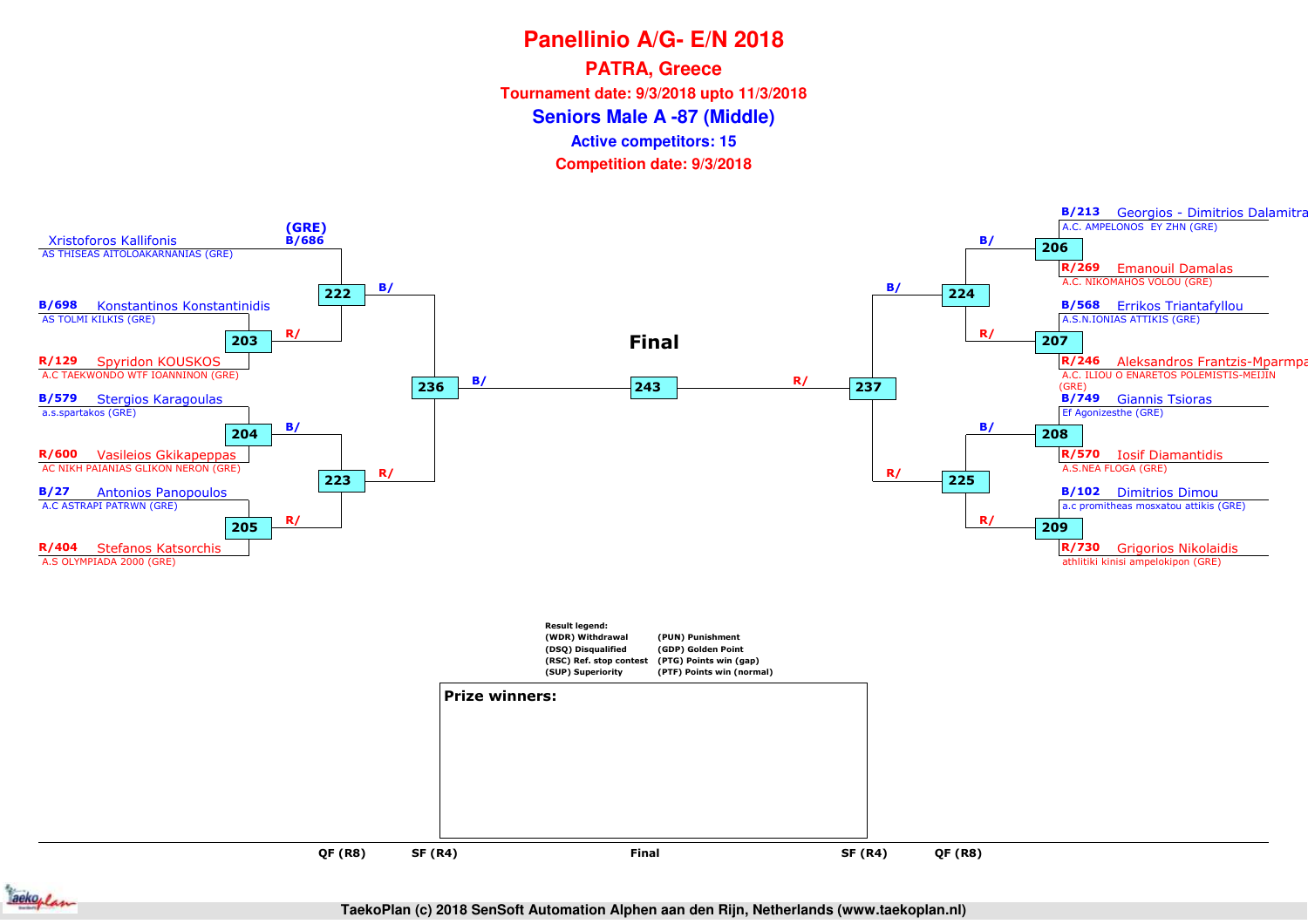**PATRA, Greece**

**Tournament date: 9/3/2018 upto 11/3/2018**

**Seniors Male A +87 (Heavy)**

**Active competitors: 11**

**Competition date: 9/3/2018**



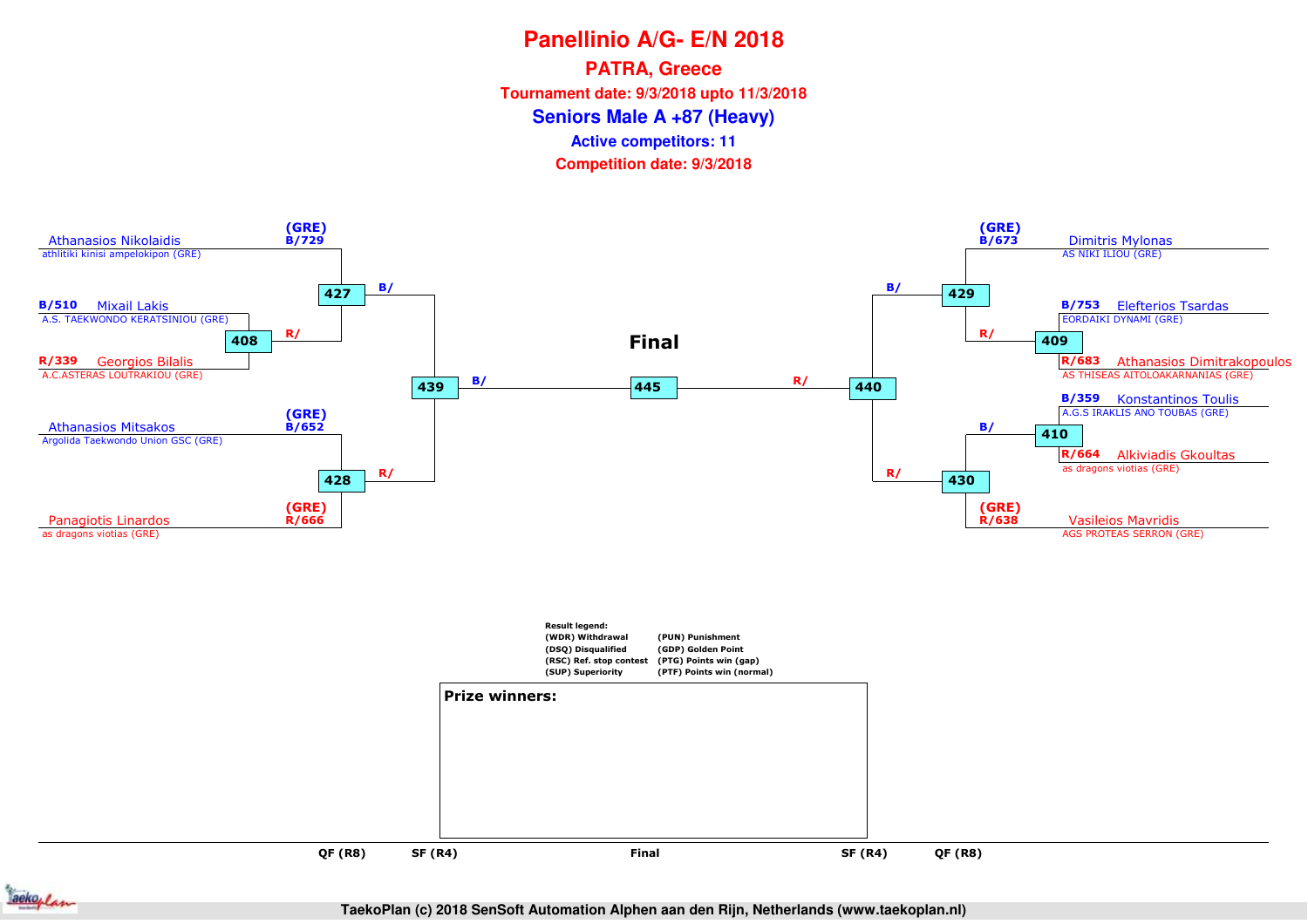**PATRA, Greece**

**Tournament date: 9/3/2018 upto 11/3/2018**

**Seniors Female A -46 (Fin)**

**Active competitors: 13**

**Competition date: 9/3/2018**



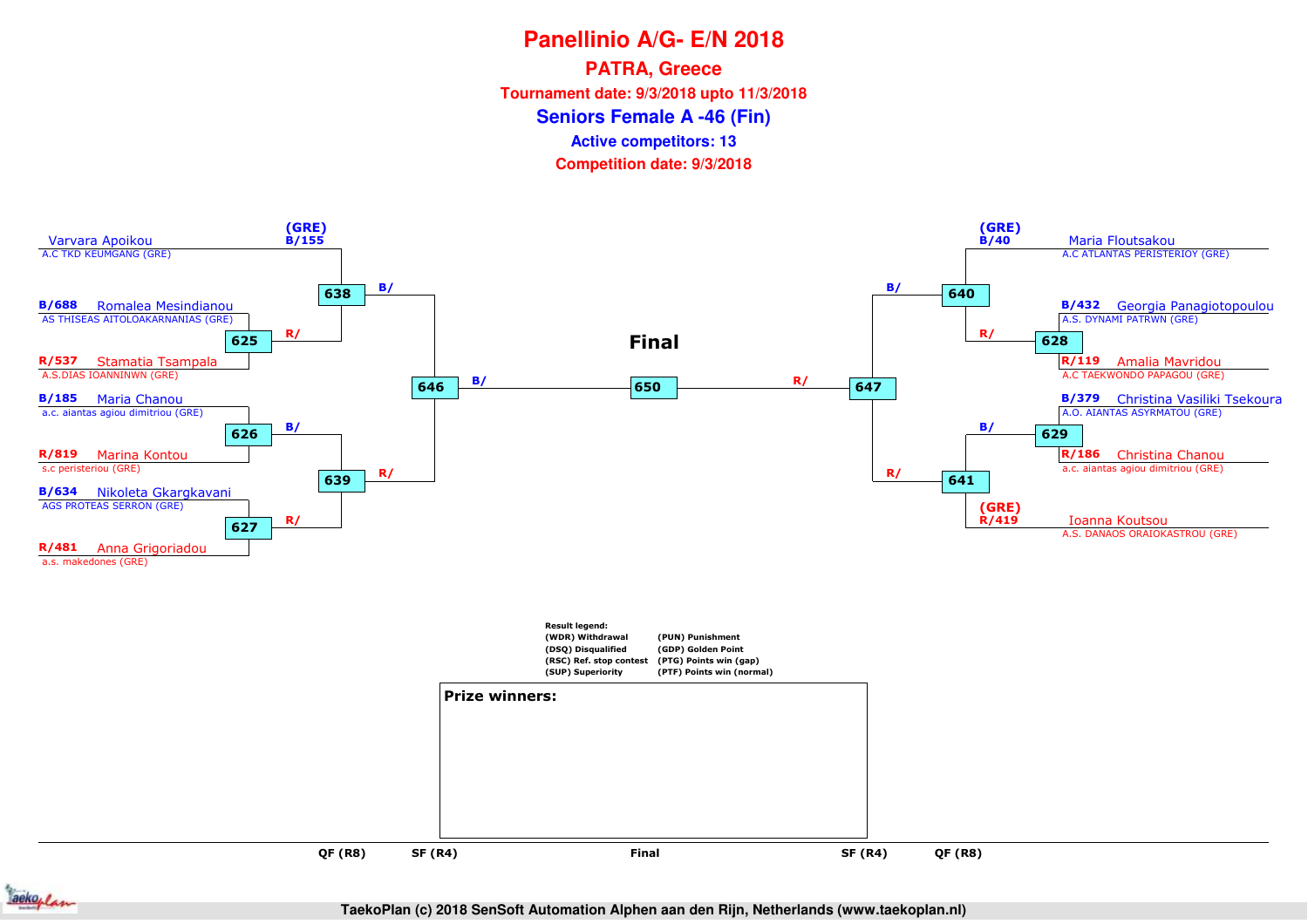

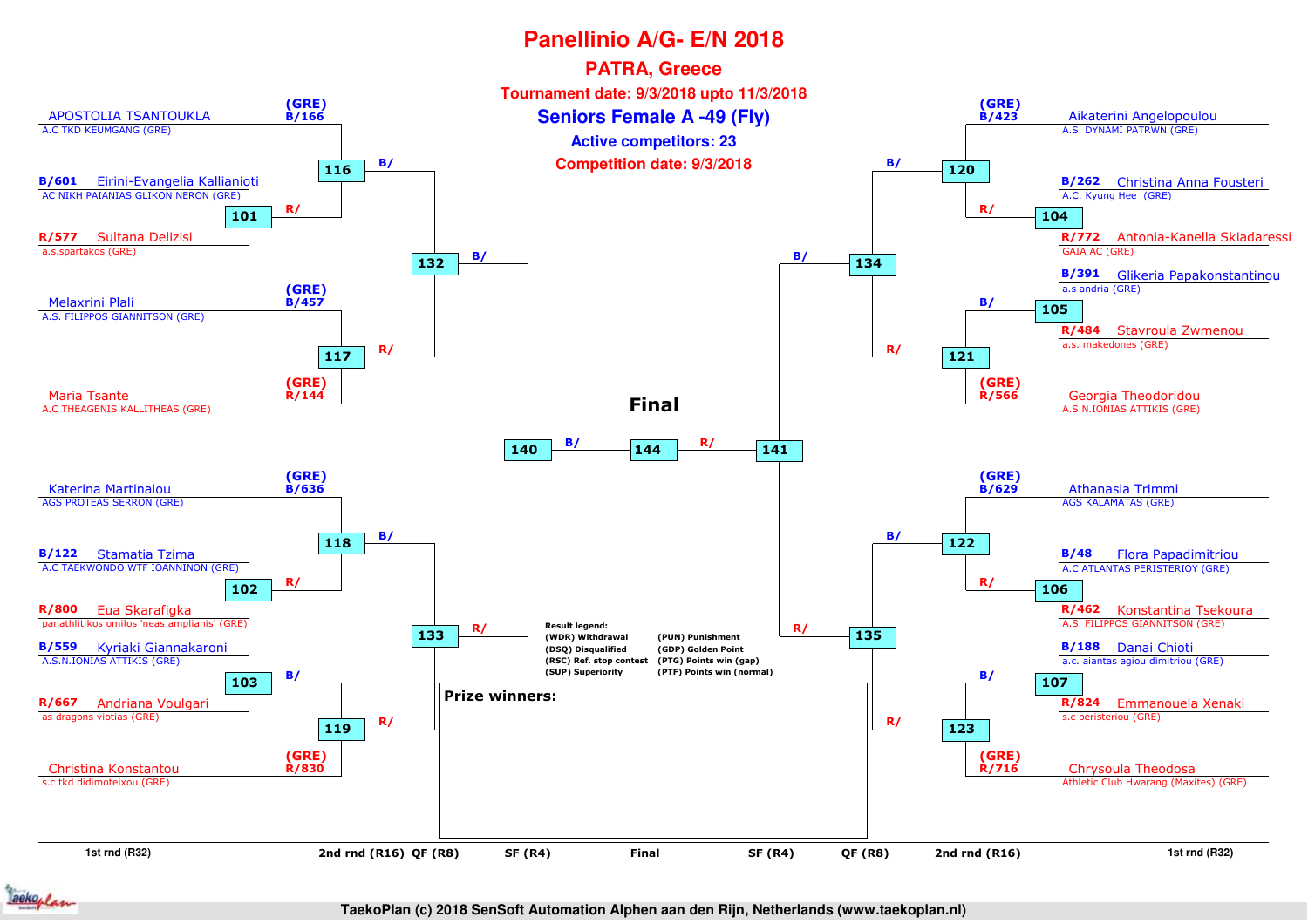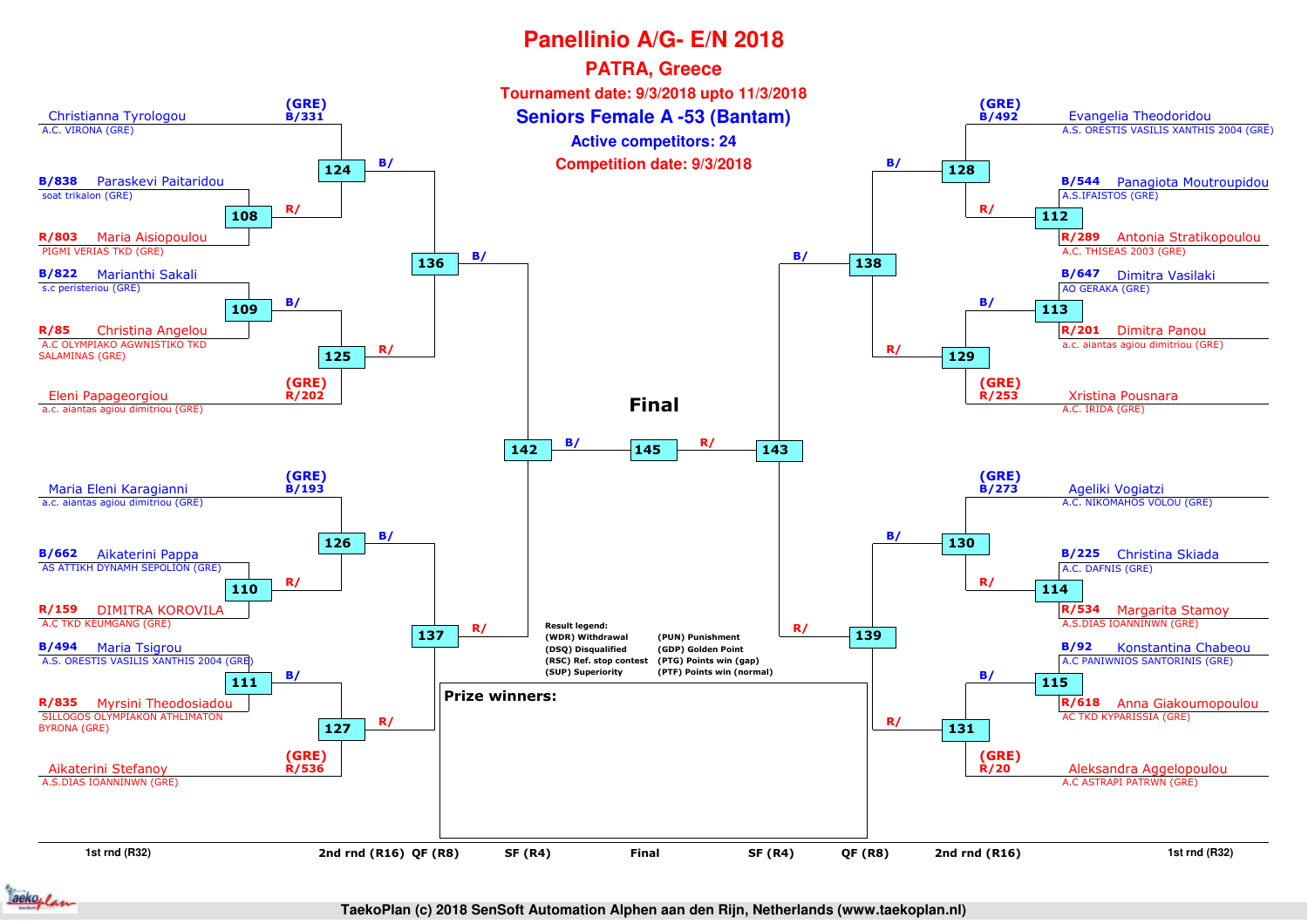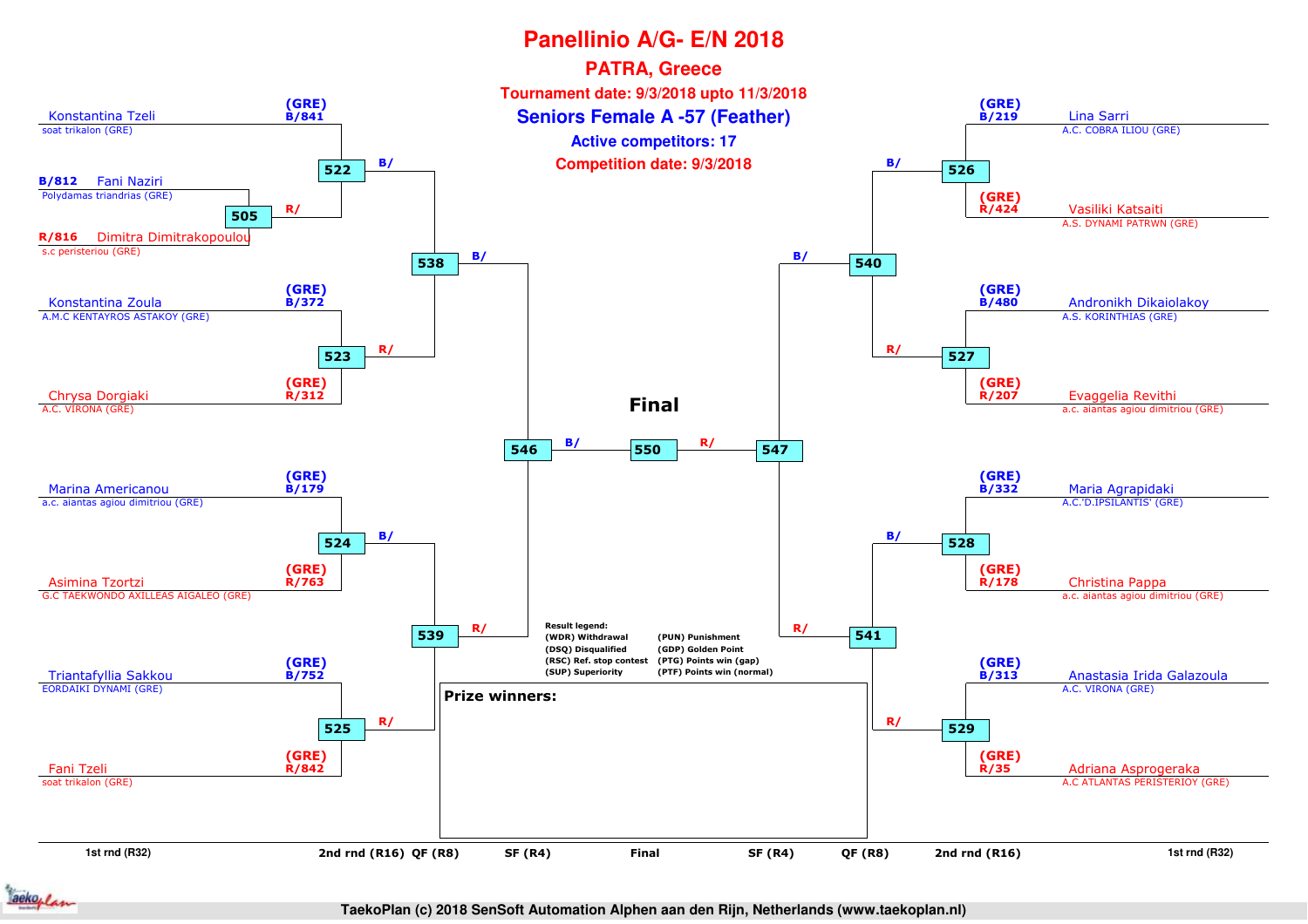

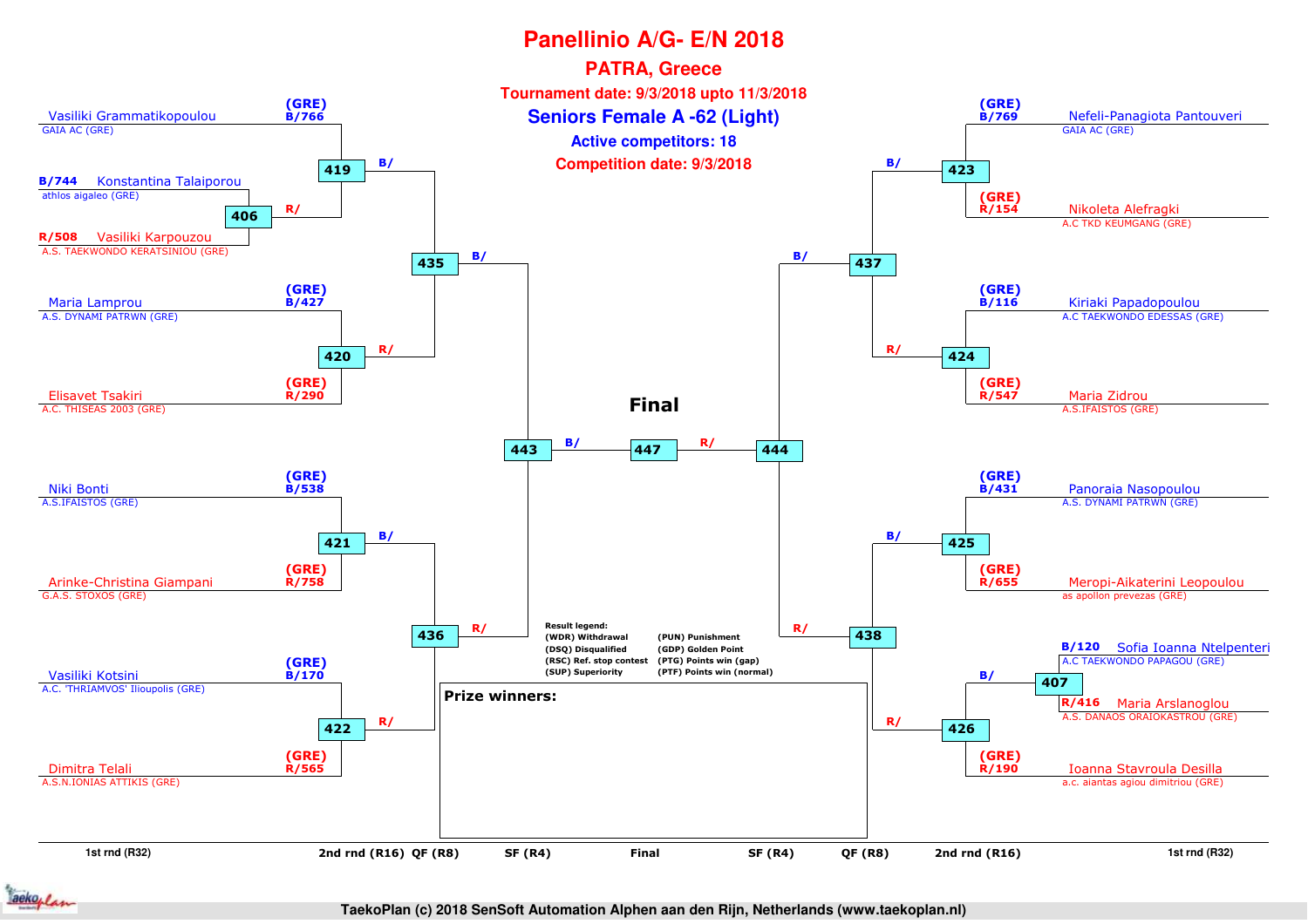**Panellinio A/G- E/N 2018Seniors Female A -67 (Welter)PATRA, Greece Tournament date: 9/3/2018 upto 11/3/2018Competition date: 9/3/2018 Active competitors: 8**



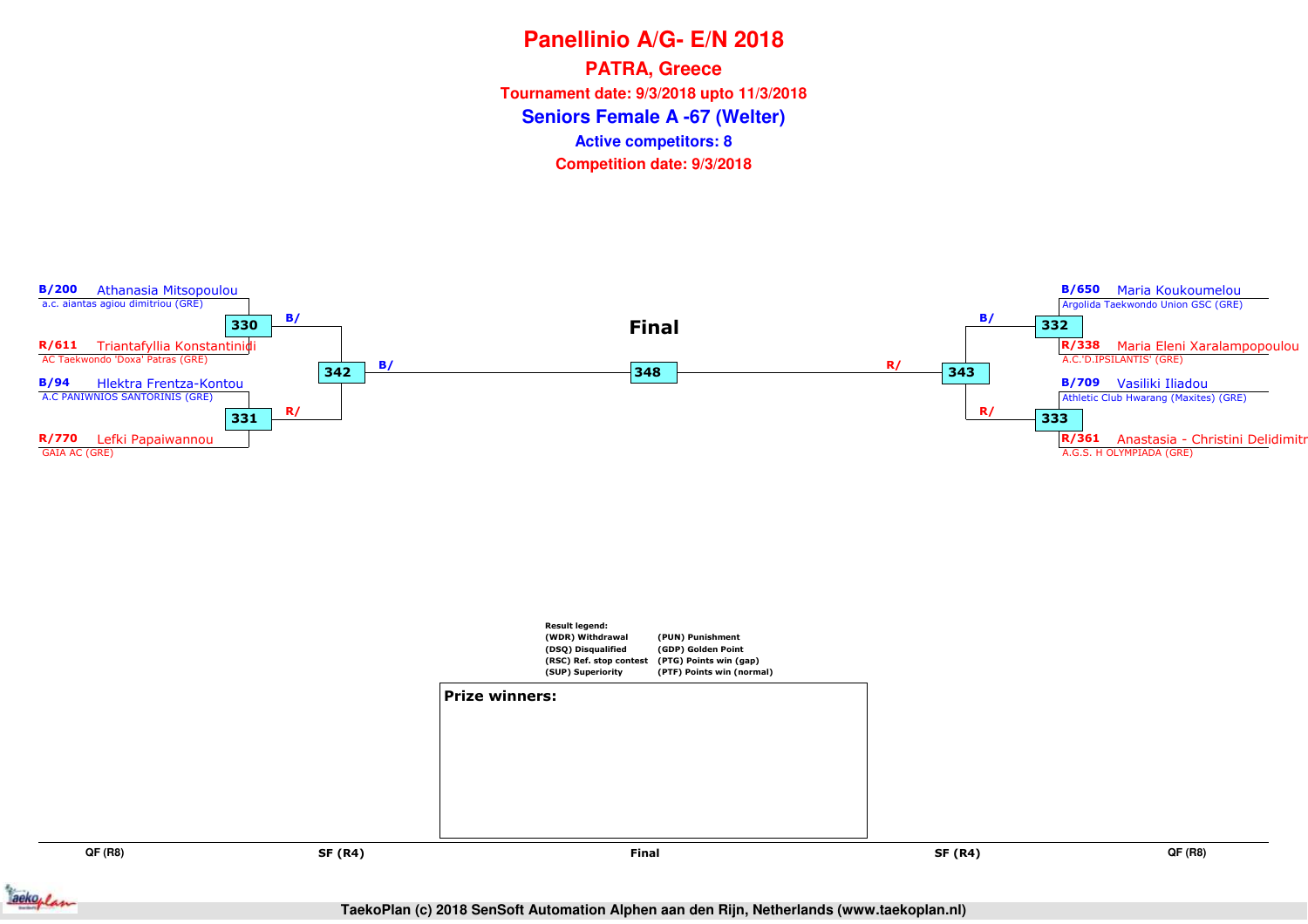# **Panellinio A/G- E/N 2018Seniors Female A -73 (Middle)PATRA, Greece Tournament date: 9/3/2018 upto 11/3/2018Competition date: 9/3/2018 Active competitors: 6**